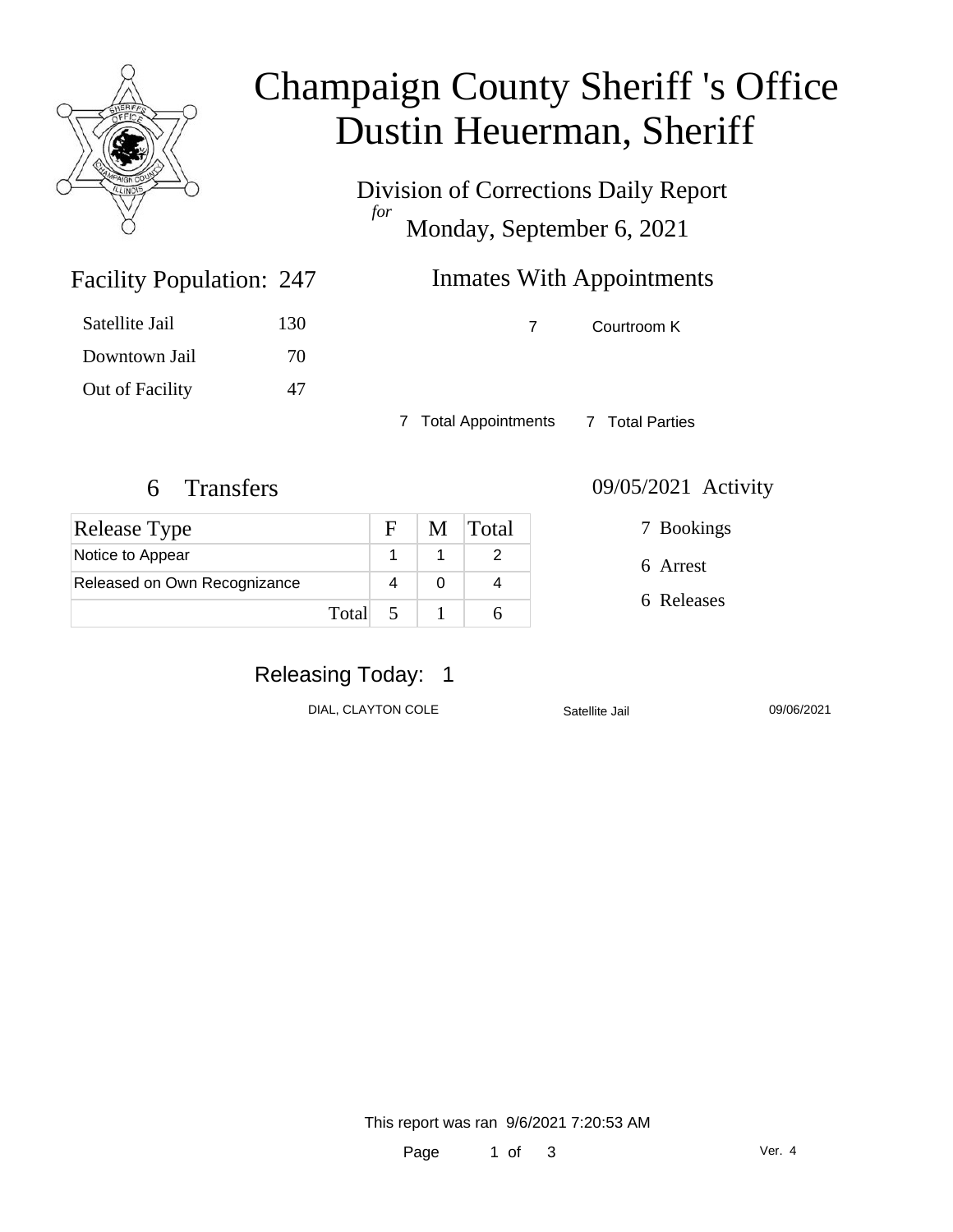

# Champaign County Sheriff 's Office Dustin Heuerman, Sheriff

Division of Corrections Daily Report *for* Monday, September 6, 2021

### Custody Status Count

- Civil Sentenced CCCC 1
- Electronic Home Dentention 16
	- Felony Arraignment 13
		- Felony Other 6
	- Felony Pre-Sentence 5
		- Felony Pre-Trial 145
	- Felony Pre-Trial DUI 1
	- Felony Sentenced CCSO 7
	- Felony Sentenced IDOC 30
		- Hold Other 1
	- Misdemeanor Arraignment 2
		- Misdemeanor Pre-Trial 2
			- Petition to Revoke 5
			- Remanded to DHS 13
				- Total 247

This report was ran 9/6/2021 7:20:53 AM